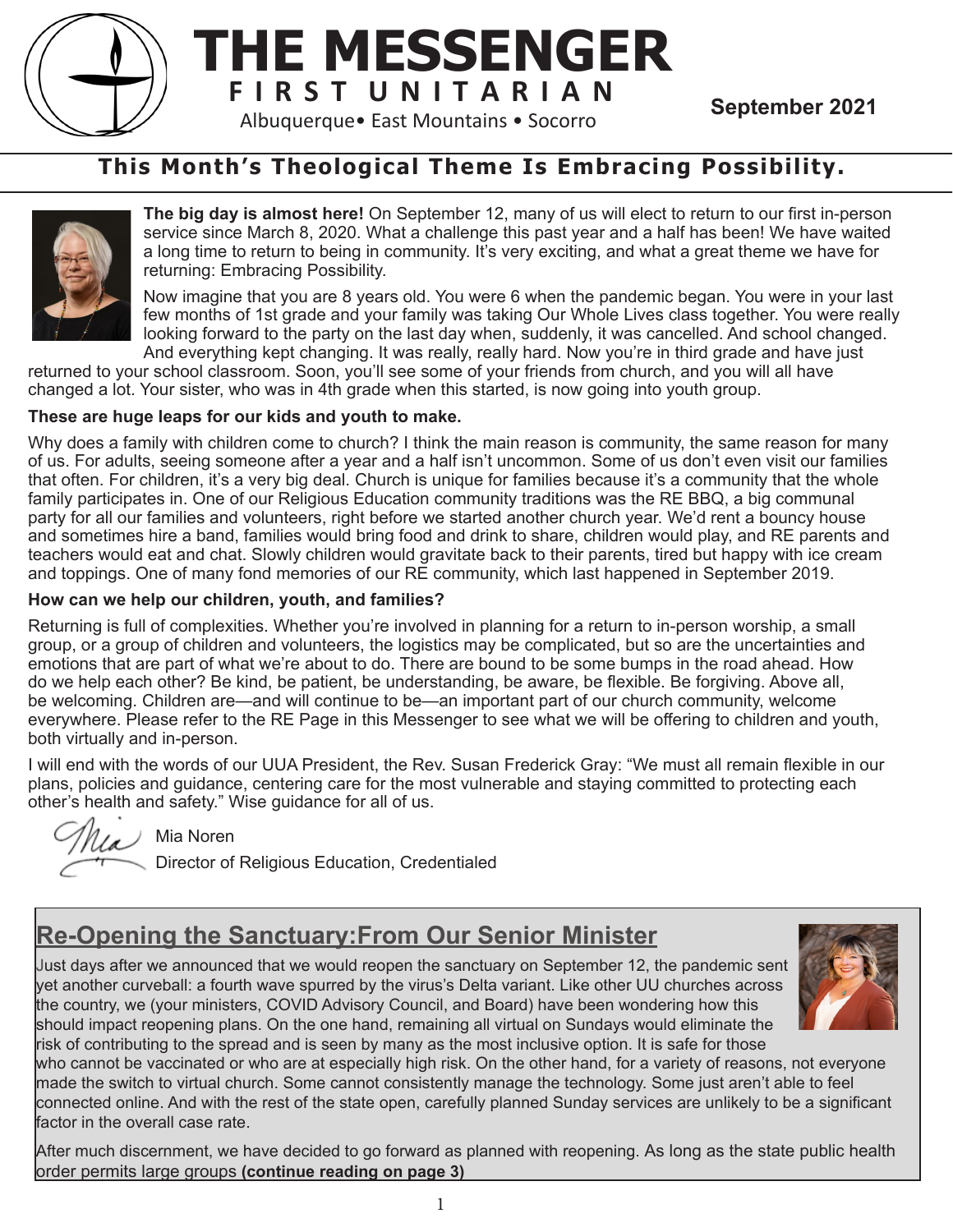# **Worship Calendar for September**

# **Starting on Sunday, September 12: Two Worship Services!**

## **Virtual Worship: Sundays at 9:00 am**

Led by our ministers and music director, all of our Zoom worship services are intergenerational, and contain a message for all ages as well as music and a homily. Enter Meeting ID: 168 223 701 or click here.

### **In-Person Worship: Sundays at 11:00 am in the Sanctuary**

With the same sermon topic as the virtual service and live music, worship in the sanctuary will happen weekly at 11:00 am. Social distancing will be observed and masks will be required.

# **September 5 (Zoom at 11:00 am Only)**

### **"About Hope"**

### *Matt Pargeter-Villareal, Ministerial Intern*

In the midst of the global pandemic and rising new cases due to the Delta variant, there is much uncertainty about what the future will hold, and whether we will ever return to a sense of "normal" again. Matt offers a message of how we can find hope, inspired by the life and the words of Julian of Norwich and the music of UU minister/songwriter Rev. Meg Barnhouse.

### **September 12 (Zoom at 9:00 am, In-Person at 11:00 am)**

### **"Embracing Possibility"**

# *The Rev. Angela Herrera*

First Unitarian has had two Sunday services for many years. Now that one is on Zoom and one is in the sanctuary, what possibilities lie before us? In our personal lives as well as at church, how do we embrace possibility?

### **September 19**

#### **"The Possibility of Imperfection"** *The Rev. Angela Herrera*

The rest of this sermon title might as well be "and the Impossibility of Perfection." We all know it's impossible to be perfect, and, well, sometimes that really stinks. But it also opens the door to one of our superpowers as humans.

### **September 26**

### **"The Possibilities of Gratitude"**

### *The Rev. Bob LaVallee*

Everything is just so much *more* these days, and it's hard to stay present, joyful, and above all, grateful. We talk a lot about how being grateful changes the way we see and feel, but how about the impact on other people? And why is it so hard to accept gratitude from other people?

# **Virtual Vespers**

### **Wednesdays at 7:00 pm**

These short (25-minute) services offer a midweek respite with readings, music, meditation, and prayer. **Enter Meeting ID: 593 831 292 or click here.**

# **Join Us in Ordaining Jane Davis**

Our congregation will have the pleasure of **ordaining our former Ministerial Intern, Jane Davis, on Tuesday, September 7 at 6:30 pm.** The ordination service will be on Zoom and will include Jane's home congregation, Bradford Community Church UU in Kenosha, Wisconsin.



**Meeting ID: 953 3456 5697**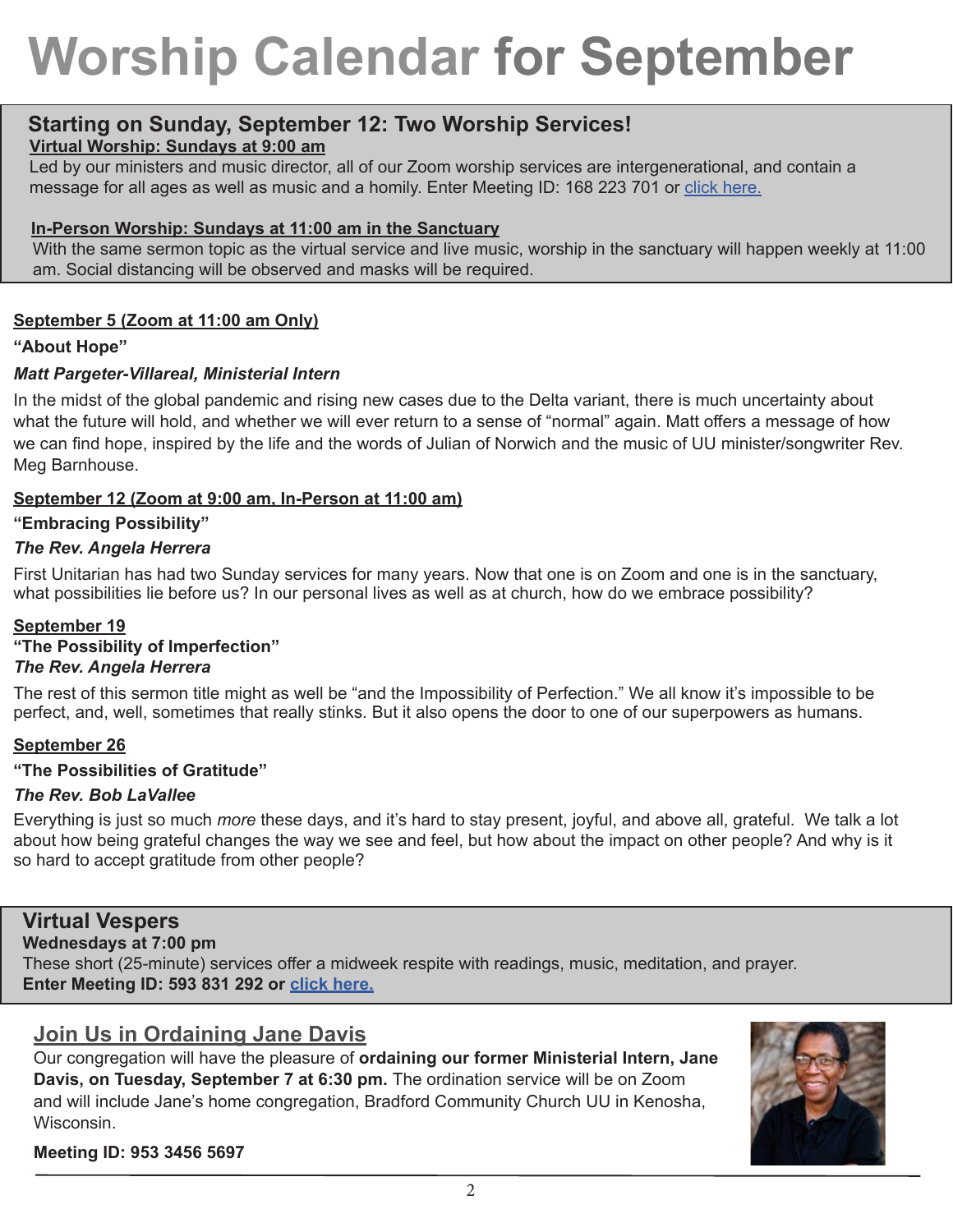# **Community News**

# *(Reopening Our Sanctuary,* **continued)**

**beginning September 12, there will be two Sunday services: 9:00 am on Zoom, and 11:00 am in the Sanctuary** with a video relay to the Social Hall. Each service has its advantages. Both are live. Both services are "real" church. In fact, we've had two Sunday services for many years at First Unitarian, and each has always had its own flavor—just ask the ministers! One service has simply moved online now.

# **Here's what to expect at each one:**

# **9:00 am on Zoom**

•continued high-quality, live services •pajama pants welcome! •the same preacher as 11:00 am, seen up close! •a Time for All Ages every week •Joys & Concerns •continued mix of recorded & live music •interaction via the chat •"coffee hour" in breakout rooms •Religious Education for children at 10:00 am

# **11:00 am in the Sanctuary**

•masks required

•social distancing expected

•pajamas would be awkward

•the same preacher as 9:00, three dimensional!

•speakers wear masks when not speaking •live music

•vaccinated singers may be unmasked while performing

•a return to our traditional prayer format in which names may be spoken with the sound of the chime (but there is no Joy & Concerns)

•congregational singing outdoors only

•no coffee hour, yet

•Religious Education for children outdoors on the playground, with playtime after, supervised by vaccinated adults

Due to the high rate of transmission and the fact that even vaccinated people can spread COVID, we encourage unvaccinated UUs to avoid indoor groups at this time. We also encourage all eligible people to get vaccinated. However, it is also important to remember that we cannot make assumptions about

each other's level of immunity, regardless of age or other factors. Some folks may be in vaccine trials, others may have natural immunity from a recent infection. If it's important to you to know the vaccine status of others around you, the 9:00 service is your best option for now. Attending that service also shows solidarity with our siblings who cannot come in person.

In these times, there are many questions—and few clear answers—about how to be a church. Like other organizations, First Unitarian is coping with major disruptions in operations, staffing, and community connection, which add to the challenge of finding our "new normal." What helps the most is to remember that:

•Everyone (inside and outside of church) has just been through something very hard,

•We need one another, and

•Everyone is doing their best.

Whether you join in online or on campus on September 12, I look forward to seeing you. It is good to be together.

Love, Angela

# **Watch your email for a survey about your plans for worship on September 12.**

# *We Light a Candle*

We remember young Santiago Carvahlo, who died unexpectedly this month. We mourn the loss of such a young person and hold his mother and brother in our hearts.

We grieve the death of church member Larry McGoldrick, and hold his family and friends in our care.

We hold Wendy Simms-Small and her family in our hearts as they grieve the death of her stepfather.

We grieve with Jerilyn Bowen, whose youngest sister has died unexpectedly.

We send healing thoughts to Nancy Cushman, Margo Milleret, Louise Gerstle, and Jill DesJardins, who are all recovering from surgeries.

*If you're experiencing difficulties, health issues, or transitions, you can reach out to our Caring Network at caring@uuabq.org.*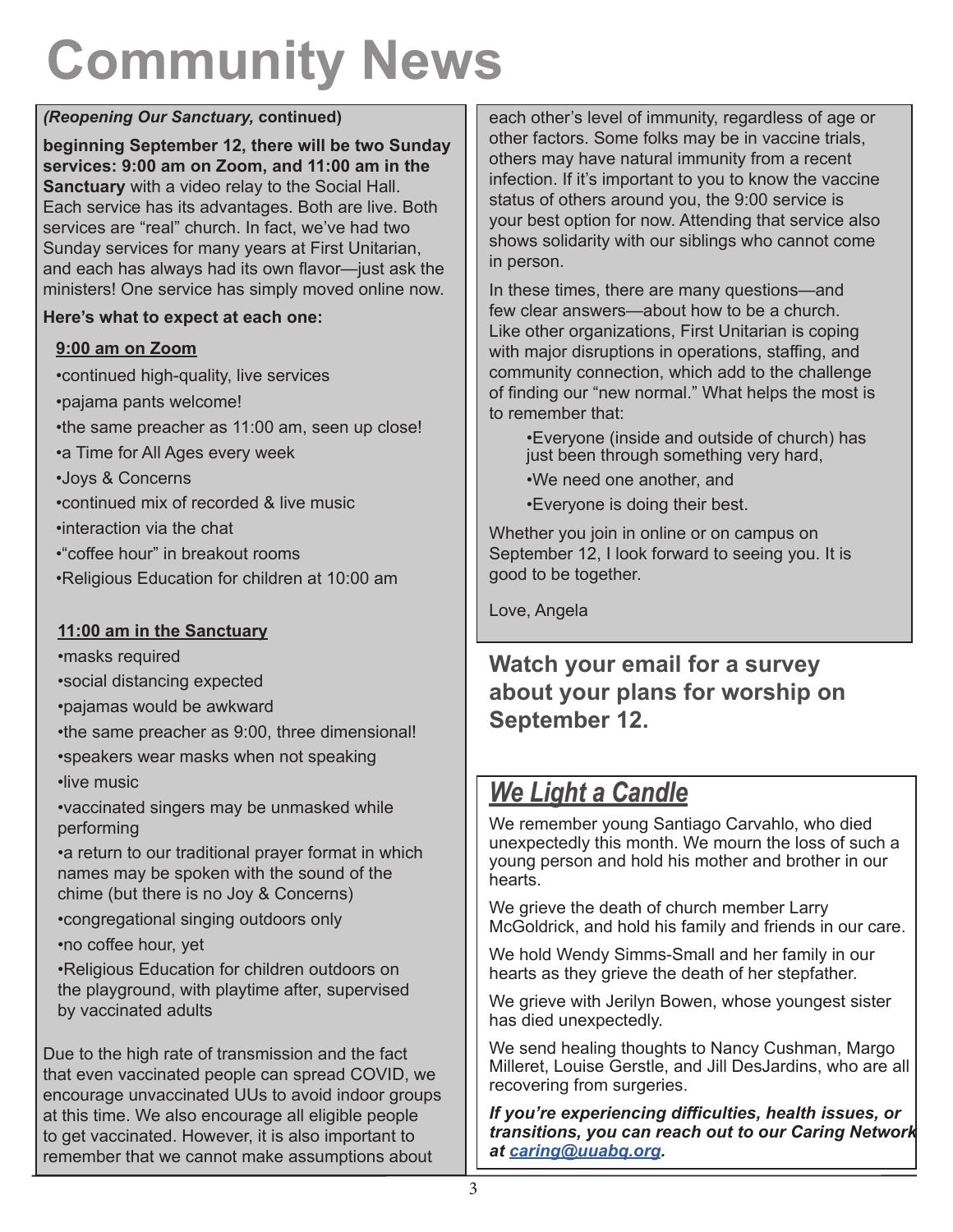# **Community News**

# **Membership Milestones**

**Welcome to Our Newest Members, Who Joined the Church in August!** Erin Hagenow Judith Riley Phillip Robinson Ben Sadek-Kennedy Sharz Weeks **Happy Membership Anniversary in September! Five Years** Gwen Bugg **Ten Years** Carol Oslund **Fifteen Years** Anne Grillet & Rich Scheik **Twenty Years** Jetta Reynolds

# **Addiction Recovery Ministry**

*Denis Mecham's The Addiction Ministry Handbook, 2004, pg. 22:* 

"Above all, recovery is about a deep opening to life that releases the individual to love and reconnection. It means learning how to embrace both a yearning for transcendence and the pains, uncertainties, and mortality that define the human condition. It means abandoning the certainty that accompanies a chemically induced escape from our human frailties and embracing the uncertainty of living from a place of trust in love and goodness. Being in recovery means being in the freely chosen state of vulnerability."

Contact us at recovery@uuabq.org. If you are looking for support**, join us on Sunday, September 5 & Sunday, September 19,** at 12:00 pm right after services. **Meeting ID: 961 4648 2750 /Passcode: 425559**

# **Food Pantry Update**

Our food pantry has continued to hand out sacks of food every Wednesday throughout the pandemic. We changed to a drive-through delivery, and this has worked so well that we may want to continue this way even after it is safe to ask people to walk inside. We have fresh produce for our clients every week, which we get at no cost from Roadrunner Food Bank, and we offer cat and dog food in small amounts to our pet-owning clients.

Since March of 2019 we have recorded the names of over 500 different individuals coming for food. We have a wonderful group of clients; many have medical problems, most have homes, and all are grateful. We hear "God bless you" regularly.

To donate food or find out how you can help, contact the office.

# **Board of Directors Update**

As a Type-A control-challenged person, I've always resisted the teaching of Buddhism, with its emphasis on acceptance and the wisdom (that feels like admonishment) that pain comes from resisting the reality of what is. We find ourselves in such a painful place with seemingly no good or safe choices. And while acknowledging how much this moment sucks is important, it actually makes things worse to rail against what we cannot change.

Rev. Angela shared a one-word mantra that a wise woman chants: "Adjust." Time permitting, there's a 3-word version, too: "I am learning." I can feel the wisdom and the potential healing in learning how to stay in the reality of that mindful mindset, even as I realize it's going to take some practice to do it.

Like many groups in our church, the Board is struggling with the question of how to do our work in this COVID reality. Many of us have never met in person. Some of us are feeling intensely the need to interact in person; some of us have medical risks that make that inadvisable. How do we accommodate and care for the full spectrum of health concerns and challenges and risk levels and needs of all our members? This, too, feels like a skill that will take tremendous mindfulness and practice. As we try and fail and try again, we grow as we practice understanding, accountability, grace, forgiveness, and repair.

For the humanists among us, this is a moment of great humility and hope. While a global public health crisis has thrust this moment upon us—and it sucks, it really really sucks—this is also the work of our faith. How do we love across difference? How do we care for everyone in our congregation? How do we do the work within ourselves and with each other to grow our patience, our care and acceptance of others, our understanding of other perspectives, our ability to forgive and ask for forgiveness, to turn again and again toward each other and not away?

We adjust. We keep learning together.

*— Mikaela Renz-Whitmore, President of the Congregation*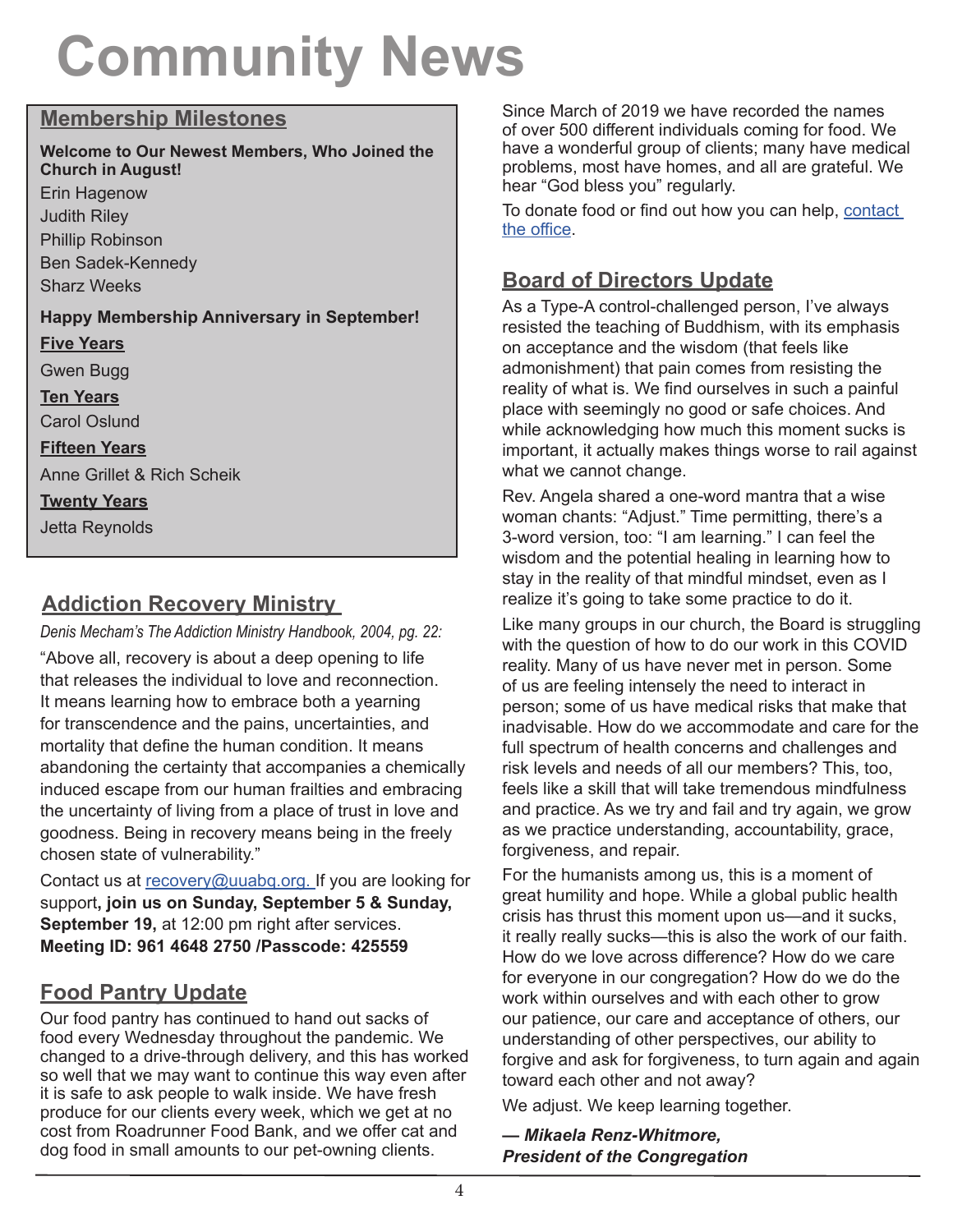

# **From Our Director of Religious Education**

- bell hooks

# *"Rarely, if ever, are any of us healed in isolation. Healing is an act of communion."*



# Greetings!

This Fall, we are practicing our theme, Embracing Possibility, as we welcome our children, youth, and families back to Religious Education programming. We are working to support our families and planning to have something in place for all. I want to take this space to spell out our plans, which are, of course, subject to change. These are complicated times! Sunday morning:

•Join Mia or RE volunteer teachers at 10:00 am for elementary RE on Zoom. This will look a lot like the Zoom classes we held last year—for half an hour, we'll light a chalice, introduce ourselves, see a story, and discuss it through the lens of our theme.

•Join Alana and our Youth Advisors at 10:00 am for youth group. This meeting is hybrid, so that all our youth can be together, whether they join in-person at the church or virtually.

•Join RE staff and volunteers on the playground at 11:00 for in-person elementary programming. Inperson children will receive the same lesson that their virtual friends got at 10:00 am, followed by playtime on our playground. Everyone is required to be masked and maintain a safe distance.

•Children 3 and up are welcome on the playground. Children under three should remain with their parents.

•Our masked and vaccinated volunteers are welcome (and needed!) during the class and for playtime on the playground.

Another component of every start-up is teacher training! This year, you can volunteer for the virtual or in-person playground class & play time. There will be a Zoom meeting to meet and train virtual volunteers, and an in-person meeting for our in-person volunteers. We will be contacting all our registered families and known volunteers to participate!

Looking forward to seeing you again soon, either online or in person!

#### **Mia Noren**

**Director of Religious Education,Credentialed Dre@uuabq.org** 

# **2021-22 Registration**

There's still time to register your family in the Religious Education program! You can register anytime, but if you **do so before September 12**, you'll receive a Pocket Chalice Making Kit for each child/youth and be entered to win our Grand Prize—a gift certificate to Empire Board Games Library!

Click here to register your family or use this QR code to go to the new Google form registration. Please register even if you have registered prior to August 2021. This new form will automatically populate a new spreadsheet for us and will ensure our contact information is up to date!



Registering ensures that you will continue to receive updates about RE Programming via email and our First UU Families Facebook page!



# **Youth News**

Summer has ended, and hopefully we've all transitioned smoothly back to a school routine. It's also time for us to get back together regularly for YoUUth group. The theme this month is Embracing

Possibilities, which is arguably the most important part of our faith. Historically, when others saw depravity and sin at the core of human identity, we saw potential. When many were preaching that this world was fallen, we fell in love with the possibility of heaven on earth. These days it's hard to feel optimistic, and too easy to worry about a world that feels broken, and we might feel alone. But, together, something magic begins to occur. When we all focus our gaze on the horizon together, possibility surprisingly appears. So, friends, maybe this isn't simply the month of embracing possibility; maybe it is the month of embracing possibility together!

# **Alana Rodriguez Youth Programs Coordinator, RE Assistant youth@uuabq.org**

First Unitarian is hiring Childcare Staff to help supervise and care for the children of<br>our congregation. For a full job description. click here. To apply, contact Alana Rodriguez atreasst@uuabq.org.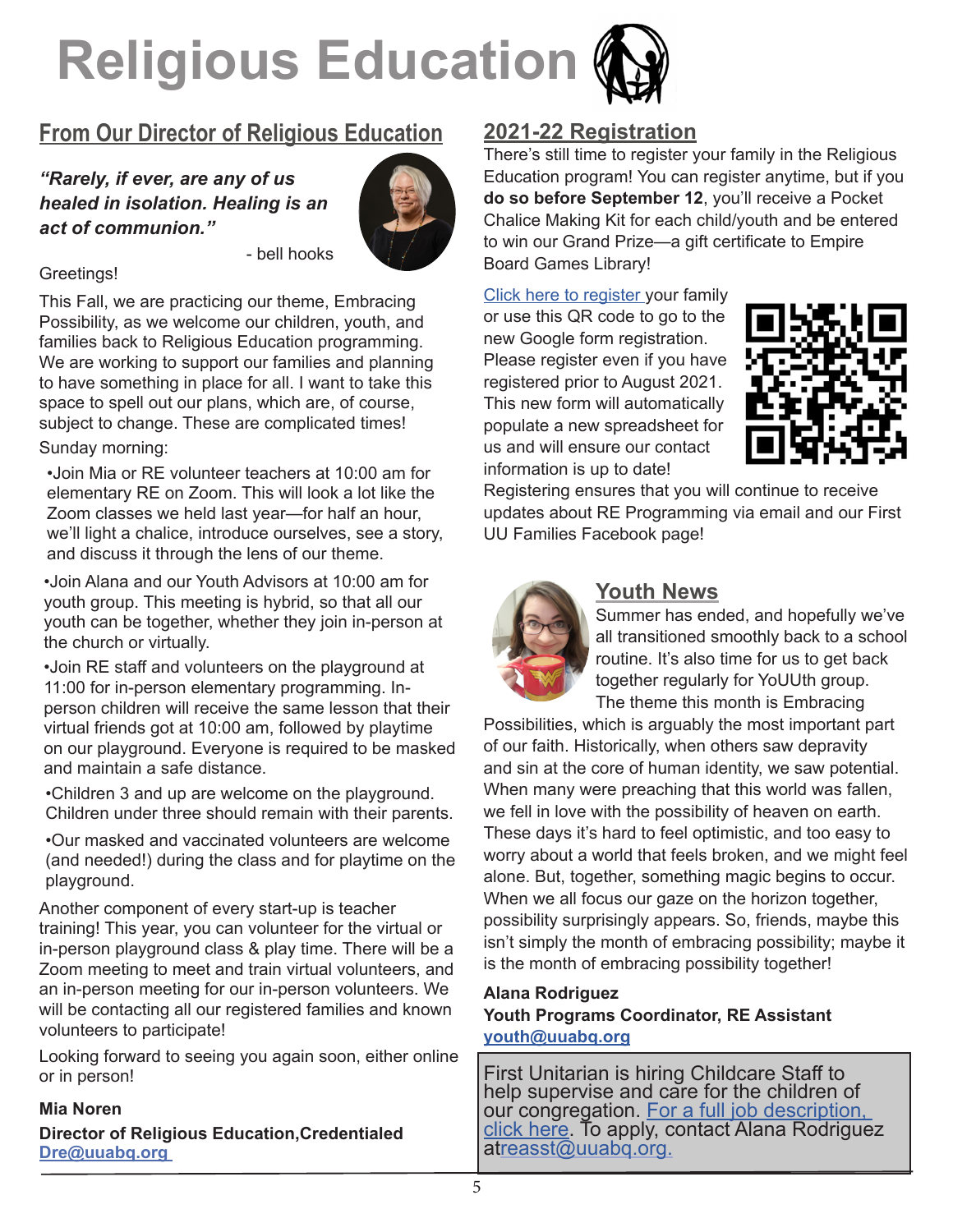# **Connect & Learn**

# **Adult Faith Formation Sunday Explorations**

Join us for community and conversation on a variety of topics. Bring your tea or coffee and settle in for a sharing of ideas. **Our meeting time is changing to 10:00 am starting September 12. Meeting ID: 842 4289 2753 Passcode: 041625**

# **September 5 at 9:30 am—Opening to Possibility.**

How shall we open ourselves to considering, even embracing, new opportunities? Our UU faith holds that we are not sinners at our core, rather we are humans of possibility and potential. What practices, people, ideas support you considering, "Why not?" when opportunities arise for you?

Angela Merkert, facilitator.

# **September 12—Opportunities to See Our**

**Community with New Eyes.** What could be different? Let's consider the possibilities that would make the Albuquerque metro area, your neighborhood, an even more thriving community. Let's envision what could be possible if we responded, "Why not?" to new ideas.

Angela Merkert, facilitator.

### **September 19—Possibility as a Gathering of Power.**

The poet Robert Bly in his poem "Things to Think" writes, "Think in ways you've never thought before...." What powers, energy, faith emerges when we change our perspective, look at our thoughts and the world through new lenses, and open ourselves to, and create, change?

Angela Merkert, facilitator.

**September 26—Nature:** *Finding the Mother Tree* is a compelling book by Suzanne Simard, a professor at the U. Of British Columbia and world's leading forest ecologist. Her insights point toward a paradigm shift in how we view trees in the forest and their connections to one another. Time permitting, we'll move to "Arboreal reverence."

Ron Friederich, facilitator.

# **Covenant Groups Will Be Back!**

Are you looking for an opportunity to practice deep listening and sharing in a small group environment. This is what Covenant Groups offer you.

**Covenant Groups begin in October.** Members commit to meet twice a month through April, a total of 14 meetings. Sign-ups will be online, and meetings will be on Zoom, with in-person options possible in the future.

If you were in a Covenant Group last year, you will receive an email soon about how to sign up this year. If you've participated in a Covenant Group in a prior year at First U, email covenant@uuabq.org for instructions on how to sign up this year.

Those who have never been in a Covenant Group at First Unitarian are asked to attend one of two informational Zoom sessions before signing up for a group—either on **Sunday, September 5 or Tuesday,**  September 7. Go to our website to register for a session.

# **A Note from Susan Peck**

I am full of gratitude to First Unitarian for supporting my sabbatical this summer. I was able to rest, travel, study, and play in our Land of Enchantment.



At home, I gardened, ate healthy food, took naps with my cats. I drove to western Nebraska for a much-needed visit with my aging parents and three siblings. I spent a week in Taos star-gazing, mushroom hunting, and hanging out with amazing musicians.

I enjoyed time for study. I listened to podcasts, read books by Brené Brown and Charles Duhigg, practiced music, signed up for "somatic experiencing" body/mind work, attended the online retreat "Threshold of the New Tomorrow," and sang in Quintessence's Songapalooza. I'm composing a song cycle for Chalice Choir, on the joys and griefs of breathing: creating harmony vs. pandemic risks.

I loved having time for outdoor adventures: hiking on Sandia Ridge, biking in the Bosque and foothills, learning rock-climbing. The magic of climbing is reciprocal trust: first belaying the lead climber, then climbing a vertical face, placing feet and hands on nubbins of rock, safely on belay.

May we support one another in trust and faith, as we wait patiently to sing safely in harmony once again.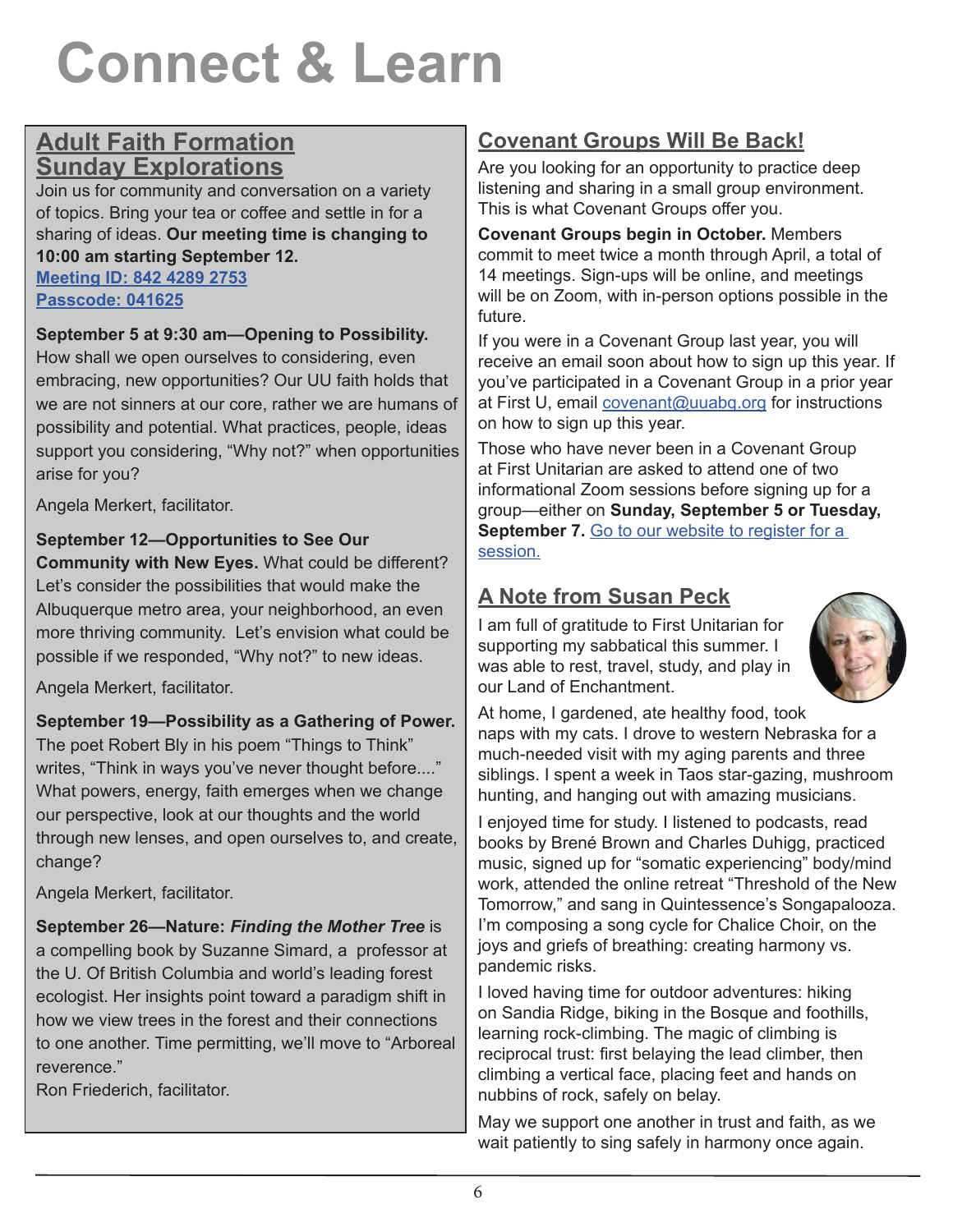# **Groups & Activities**

# **CUUPS This Month**

Join Coyote Willow CUUPS for a virtual **Mabon Ritual on September 18 at 7:00 pm.** The autumn equinox is a time of balance, when day and night are of equal length and the path forward leads to cooler days, longer nights, and color-changing leaves. It is the time of Mabon, the fruit harvest, and second of three harvest celebrations in the pagan wheel of the year. Bring your stories, songs, and memories to share, and fruits, vegetables, or other harvest foods to eat as we give thanks. Also have a chalice/candle with a source of flame.

CUUPS holds its Planning and Social Circle on Zoom on the 2nd Friday of each month at 7:00 pm. On September 10, you are welcome to join us and get the inside scoop on all the fun we'll be having for the next few months. Please have a candle and source of flame nearby for the start of the meeting.

**Email Victoria Rosquist at bboydbabe@gmail.com for login information for these events.**

# **Urgency and Agency:Join Earth Web**

Yogi Berra famously reminded us that: "It's very hard to make predictions, especially about the future!" But predictions are flying around about the Climate Emergency. Some are saying that we are facing the collapse of civilization and the extinction of humanity. Others, like Michael E. Mann, a scientist who worked on the IPCC report published on August 9, are more optimistic. He talks about "urgency and agency." The situation is dire, but we do have what we need to mitigate and draw down climate destroying gases from the atmosphere. It will take all of us, working at all levels to make this happen. It won't be easy. But facing it together and working with others makes it easier, and more fun! Join us for our **Earth Web meeting on September 12 from 12:15–1:45** and we'll do this! Email Marilyn O'Boyle for meeting information.

# **Wisdom Circle: Preparing for the End of Life**

# **Saturday, September 18, 10:00-noon**

As we move into the harvest season of falling leaves, we'll meet around our virtual table again, this time to talk about preparing for the end of life in practical ways. What do we need to do to set our affairs in order? We'll also share resources for doing that and reflect on how

it feels to be taking these steps. Newcomers and old hats both welcome.

Given the Delta variant surge and church guidelines, we now anticipate continuing to meet on Zoom into the fall.

Contact Jerilyn Bowen at jbowen1@unm.edu. **Meeting ID: 962 2094 2211 Password: 485006** 

# **Pagan Pride Day**

If pandemic conditions allow, Coyote Willow CUUPS will support Pagan Pride Day on **Sunday, September 26 at Bataan Park** with a booth and an altar in memorial to those who have died during the pandemic. This year's theme is Harvest Renaissance. All are welcome to attend the festivities from 10:00 am to 6:00 pm—pandemic cautions are encouraged, and you can come and go as you wish. Because parking is sparce in this residential neighborhood, carpooling is encouraged. Admission is a donation of nonperishable food for the First U Food Pantry. For more information go to:

https://www.facebook.com/AlbquerquePaganPrideDay



**The Monday Afternoon Book Club** will meet **Monday, September 20 at 10:00 am** at Judy Rapping's home.This month's book is *Anxious*  **People by Fredrik Backman**. Please contact Joyce Etheridge at 509-308-5523 for further information.

**The Bread, Wine, and Book Club** will meet on **Friday, September 10 at 7:00 pm.** Our book this month is *The Midnight Library* **by Mark Haig.**  Contact Martha Beyerlein for more information at martha.beyerlein@comcast.net.